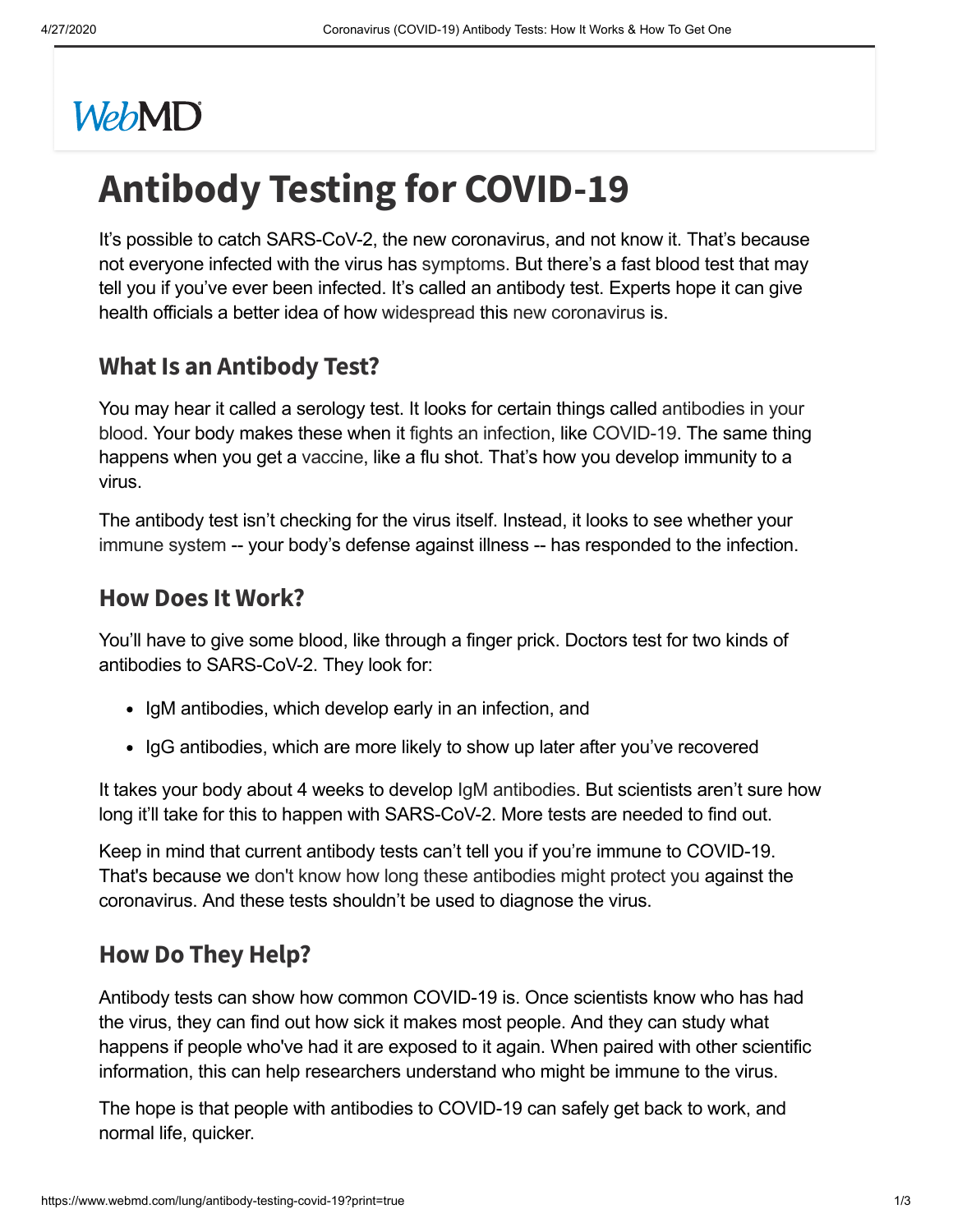These tests may also help with an experimental treatment for COVID-19 called convalescent plasma. Plasma is the liquid part of your blood.

[Researchers](https://www.fda.gov/emergency-preparedness-and-response/coronavirus-disease-2019-covid-19/donate-covid-19-plasma) are studying how antibodies in plasma donated by people who've recovered from COVID-19 might help those who are ill with the virus. One theory is that this plasma may help sick people get better faster. But more research is needed.

# **Who Should Get One?**

If you've tested [positive](https://https//www.webmd.com/lung/coronavirus-testing) for COVID-19 and have fully [recovered](https://www.webmd.com/lung/covid-recovery-overview), you can probably get your antibodies tested now. You can volunteer to donate plasma through the National COVID-19 [Convalescent](https://ccpp19.org/donors/index.html) Plasma Project. Or ask your local blood donation center for information.

Some labs are working with state and federal governments to make sure [health](https://www.webmd.com/health-insurance/default.htm) care workers can get tested soon.

### **How Can You Get One?**

You can't do these tests at [home](https://www.webmd.com/lung/covid-at-home-test). And they aren't widely available yet. But you can ask your doctor or local hospital if there's a way you can get your antibodies checked.

The National [Institutes](https://www.nih.gov/news-events/news-releases/nih-begins-study-quantify-undetected-cases-coronavirus-infection) of Health (NIH) wants to study blood from 10,000 healthy people who haven't tested positive for COVID-19. They want to see how many people might have had the virus without knowing it. If you want to take part, email the NIH at [clinicalstudiesunit@nih.gov.](mailto:clinicalstudiesunit@nih.gov)

The [CDC](https://www.cdc.gov/coronavirus/2019-ncov/php/testing.html), along with other private and public labs, is working to develop more tests for the public. Right now, the FDA has given emergency authorization to only one [antibody](https://www.webmd.com/lung/news/20200403/test-for-coronaovirus-antibodies-approved-by-fda) test. But the agency gave the OK for more than 70 companies to sell their tests. That means these tests aren't FDA-approved, but the manufacturers promise to follow certain rules when making them.

# **Are They Accurate?**

If you test positive for SARS-CoV-2 antibodies, that usually means you've had COVID-19. But you may get a negative result if you've only had the virus a short time. And it's possible to get exposed and not develop antibodies. You may also get a "false [positive."](https://www.npr.org/sections/health-shots/2020/04/15/834497497/antibody-tests-for-coronavirus-can-miss-the-mark) That means you have antibodies but had a different kind of coronavirus.

Some companies have made false claims about how well their antibody tests work. But the [FDA](https://www.fda.gov/news-events/press-announcements/coronavirus-covid-19-update-fda-alerts-consumers-about-unauthorized-fraudulent-covid-19-test-kits) says it will crack down on any manufacturer who sells a bad test.

WebMD Medical Reference | Reviewed by Brunilda [Nazario,](https://www.webmd.com/brunilda-nazario) MD on April 14, 2020

Sources<br>SOURCES:

FDA: "Coronavirus (COVID-19) Update: Serological Tests," "FAQs on Diagnostic Testing for SARS-CoV-2," "Coronavirus Disease 2019 (COVID-19) Frequently Asked Questions."

CDC: "Influenza (Flu): Key Facts About Flu Vaccines," "Serology Test for COVID-19."